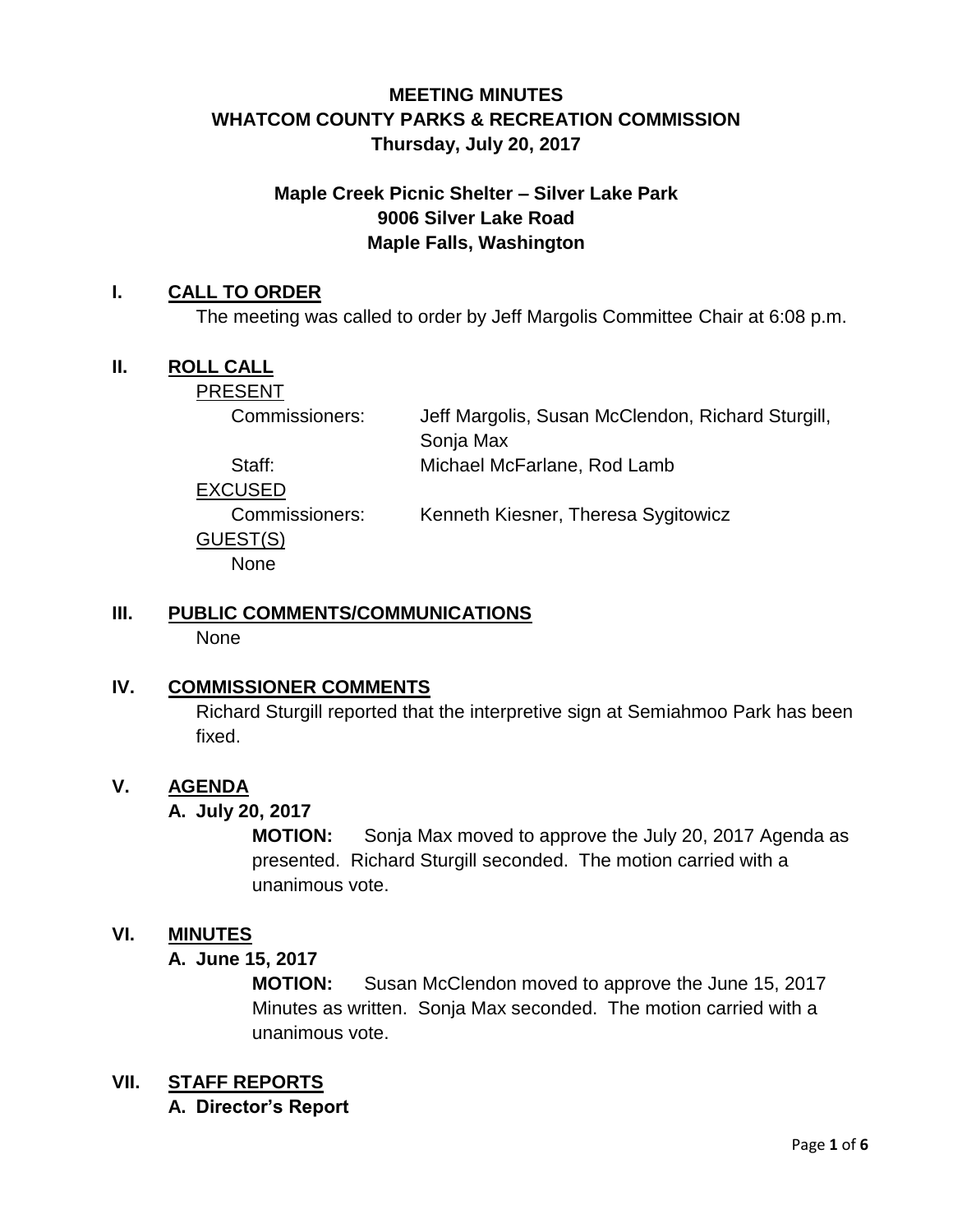- **i.** The State Capital Budget The State Capital Budget hasn't been approved (they have until midnight, unless the Governor decides to call a special session). The rifle range grant is in the budget and on hold. The grant has been approved, but the funds need to be appropriated for it. The other state capital project that funding has been approved for is \$500,000 for the Food Bank for the East Whatcom Regional Resource Center. Historically, if the budget isn't approved, the grants are rolled over into the next grant cycle. Whatcom County Parks can adjust the work schedule (after going to the Council to get money moved around). The resource center plans are about 93% complete and they have applied for a building permit. They would like to break ground before winter, but are still looking to raise more funds. In order to do this, they would need a favorable bid (within budget) and to come up with the remaining funds. The budget shouldn't have too much of an impact on the Senior Program.
- **ii. Vacancies**  The Clerk III and Repair Maintenance III were filled by internal applicants from the Master Contract Bargaining Agreement (one from the Sheriff's Office and one from Public Works). A vacancy remains for an Assistant at the Sumas Senior Center and Park Regional Supervisor.
- **iii. East Whatcom Regional Resource Center** Whatcom County Parks reviewed the plans and sent them to the Opportunity Council with comments. The project may be delayed because of funding.
- **iv. Lummi Island Parks & Recreation District** There is a petition to form a Lummi Island Parks & Recreation District. The County Council meets Tuesday to have it put on the ballot for the fall.
- **v. Jeff Margolis** advised Rod Lamb arrived.
- **vi. Galbraith Mountain** Galbraith Mountain was purchased by Galbraith Tree Farm. The City of Bellingham has been spearheading discussions on City and County participation.
- **vii. Stewart Mountain** There is a large piece of timberland for sale on Stewart Mountain and there are some Trusts interested in purchasing it. Whatcom County Parks has been contacted as to what the County's interest would be in this land. There may be some sections of the watershed that Whatcom County Parks may be interested in for trail easements. The land goes up for auction in August. A discussion followed about timber harvesting time frames and maintenance requirements of roads on this type of property. Another discussion followed about initiating contact with the potential new owner and ways in which owners allow access to a piece of property like this one.
- **viii. Natural Resources Committee**  Michael McFarlane will be meeting with the County Council on August  $8<sup>th</sup>$  to talk about the farm/animal yard at Hovander. The three options are: do away with it, bring it up to code, or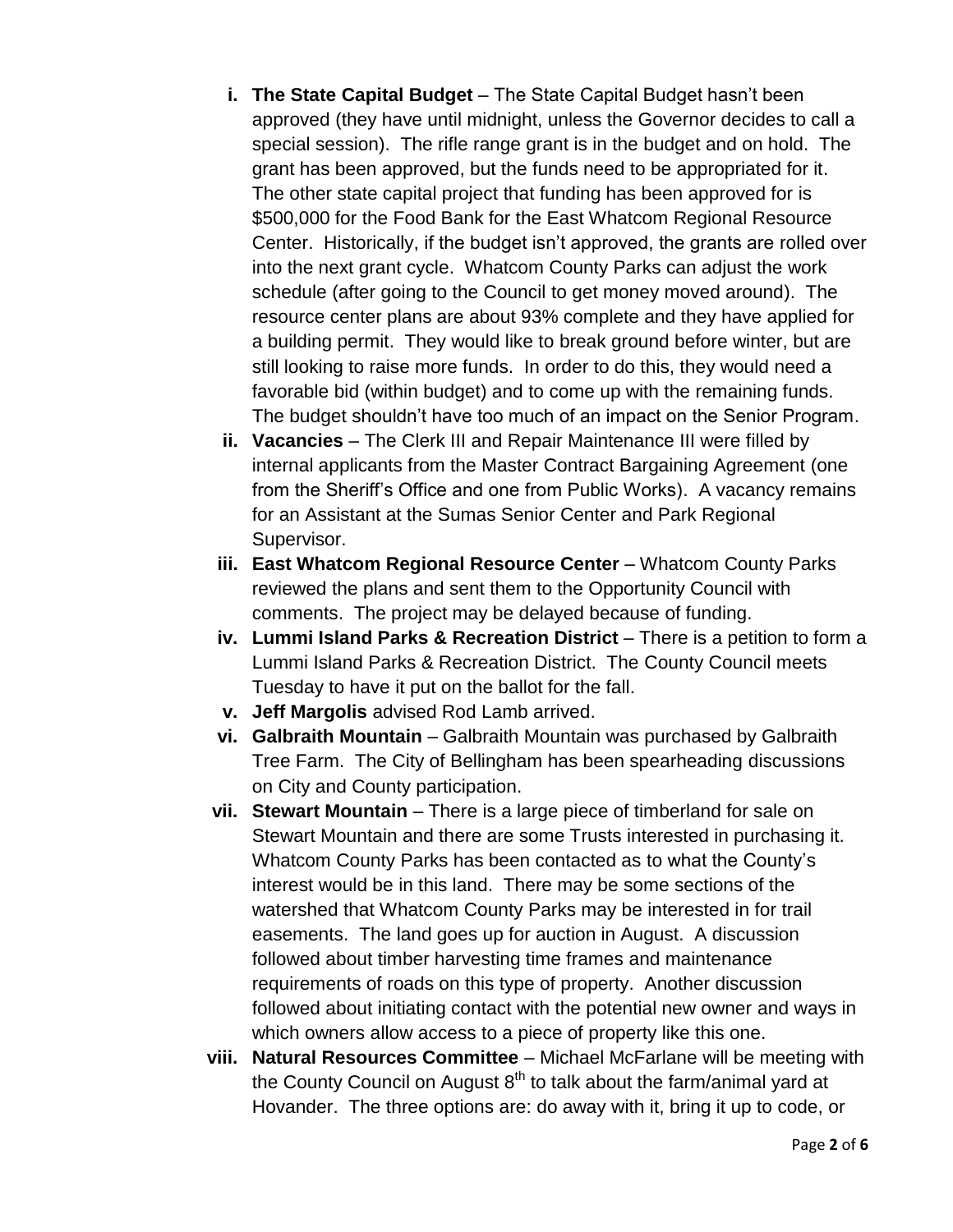change it so that the public can feed/contact the animals. The Hovander Bluegrass Festival is September 1-3, 2017 and a portion of the proceeds will go to upgrading the animal contact area at Hovander.

### **B. Operations Report (reported by Michael McFarlane)**

- **i. Euclid Park** Christ Thomsen met with City staff regarding Euclid Park, as neighbors have expressed concern about a number of things. Whatcom County only owns a small area along the shoreline; the rest of the area was transferred to the City of Bellingham many years ago. To help clarify this, the current sign will be changed to read "Euclid Park – City of Bellingham Parks & Recreation in cooperation with Whatcom County Parks & Recreation" and the City of Bellingham logo will be added.
- **ii. Vacancies**  The Regional Parks Supervisor position closes July 26, 2017.

### **C. Planning & Development Report**

- **i.** South Fork Park The crew is completing the installation of the signage, fencing, and mowing of a soft surface trail around the main field. Equestrian rules still need to be installed at the parking lot, hitching posts need to be installed at the hiking and equestrian trailheads, and reassurance markers need to be installed along the trail. This portion should be done by July 28, 2017. Whatcom County Parks is still working with DNR on a rerouted trail to Nesset Farm due to some objections from the tribes as to where the creek was being crossed. A conversation followed regarding the loop that is being finished and landscaping of the park. South Fork Construction has started the restoration of the buildings at Nesset Farm and is doing an incredible job. A conversation followed regarding the potential impact of this park if it's planned well and the fact that the park is zoned as an agricultural park that is home to elk, bear, and salmon.
- **ii. Lighthouse Marine Park**  The boardwalk renovation went out to bid last month, but the two bids received were above the available funding by a considerable amount (without the playground estimate included). The boardwalk is critical to the functioning of the park because it provides access to the restrooms and shade structures. The thought now is to reduce the footprint of the boardwalk to fit within available funding. Rod is waiting to hear back from the two companies that submitted bids regarding this change (the price of materials has gone up). A conversation followed about bids from Canadian companies. Another conversation followed about the dock and the corrosion of the hardware on the dock.
- **iii.** Silver Lake Park The plan is to reconstruct the entry road at Silver Lake Park all of the way to the lodge so that the asphalt road has proper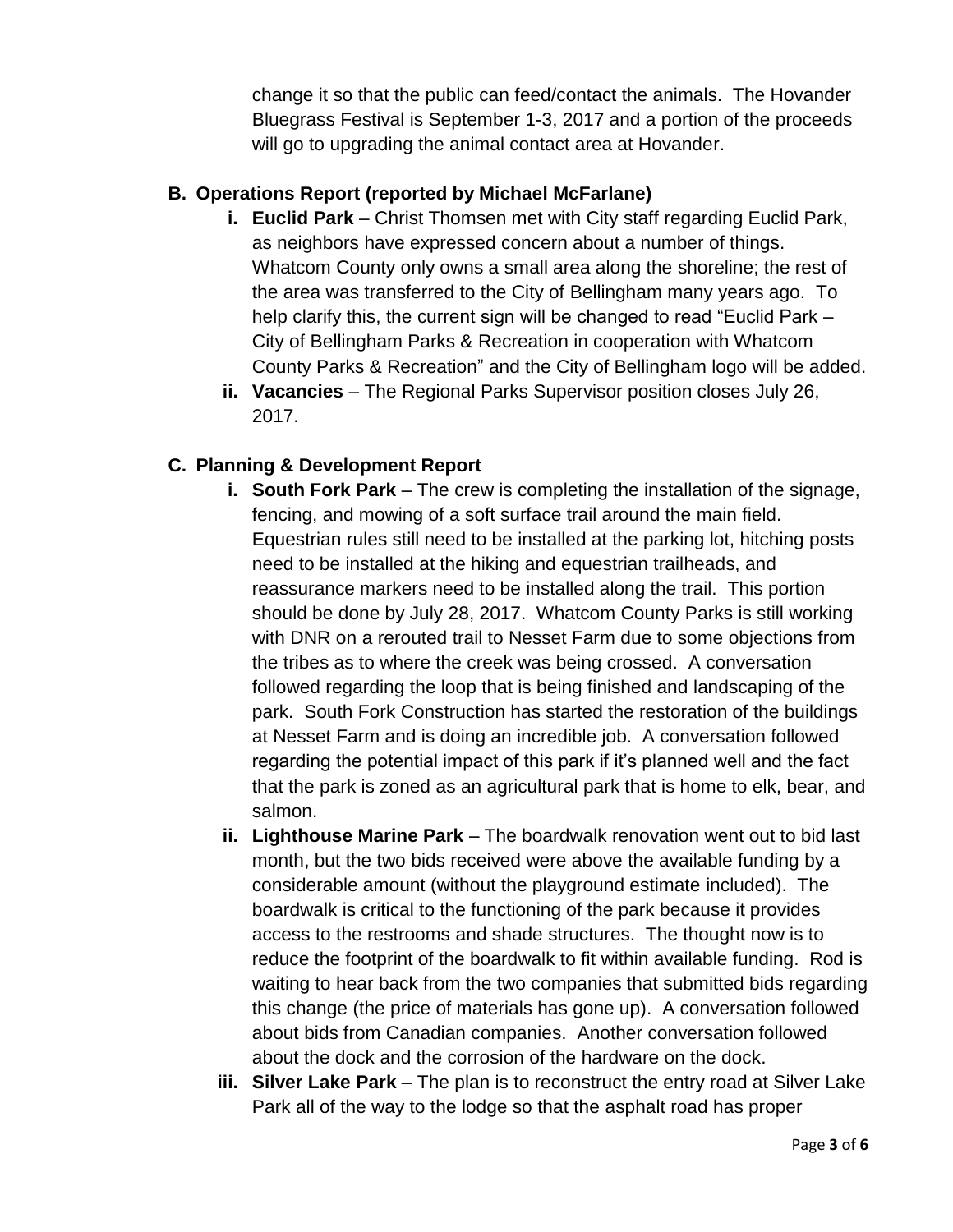shoulders. This will require drainage improvement, storm water improvements, and tree removal. This should help with long term maintenance, as a lot of the current maintenance is fixing the road because park users drive off the road to avoid oncoming traffic. The hope is to get this project ready for bid and construction between opening day and Memorial Day 2018. Rod Lamb is trying to do a 30% design on this initial effort so that there is a really good handle on costs and the project can be broken apart to get it within the budget. In addition to the road improvement, Rod Lamb would like to get rid of the treated wooden timbers at the lodge and improve the pedestrian walkways to the bathhouse/shelter/parking lot.

- **iv. Lummi Island stairs**  The stairs north of the ferry terminal were constructed in the early 1990's and provide access to the shoreline. The stairs land on a sandstone rock, but are in really bad condition and need to be replaced. The plan is to have the stairs premanufactured by a company like Metalite and then installed by a contractor.
- **v. Maple Creek Bridge Replacement**  The geotechnical report has been completed, the services of a structural engineer have been procured, and the different types of bridges have been evaluated for this 60 foot pedestrian/bicycle bridge. Types of bridges considered include: truss, precast concrete, I-beam, galvanized steel, and fiberglass. The challenge with this bridge is that the site is very hard to access. The money for this project expires at the end of the year, so this project is time sensitive.
- **vi. Lake Whatcom Trail** Reid Parker is doing a great job of executing this project. A contractor is using a mini excavator to do a rough in of the trail and then having volunteer work parties on Saturdays to do the final grading. Michael McFarlane advised they've been struggling with the lack of moisture in the soil, so they've been hauling water up to the site in order to continue with trail construction. The signage is also being upgraded to comply with the Federal Accessibility guidelines for the outdoors (mileage, trail gradient, trail uses, surface, etc.). A conversation followed regarding different types of trail uses (walkers/runners/bikers/etc.), legal risk, how to keep users safe, reduce accidents, etc. About 6 of the 45 miles of trails associated with Lake Whatcom are finished and "descending only" trails (for bikes) will make up less than 5% of all of the trails at Lake Whatcom.

## **VIII. UNFINISHED BUSINESS**

None

## **IX. NEW BUSINESS**

**A. Whatcom in Bloom** – Discussion about the history of Whatcom in Bloom. The Whatcom Horticultural Society has a 2017 Garden Tour and the City of Blaine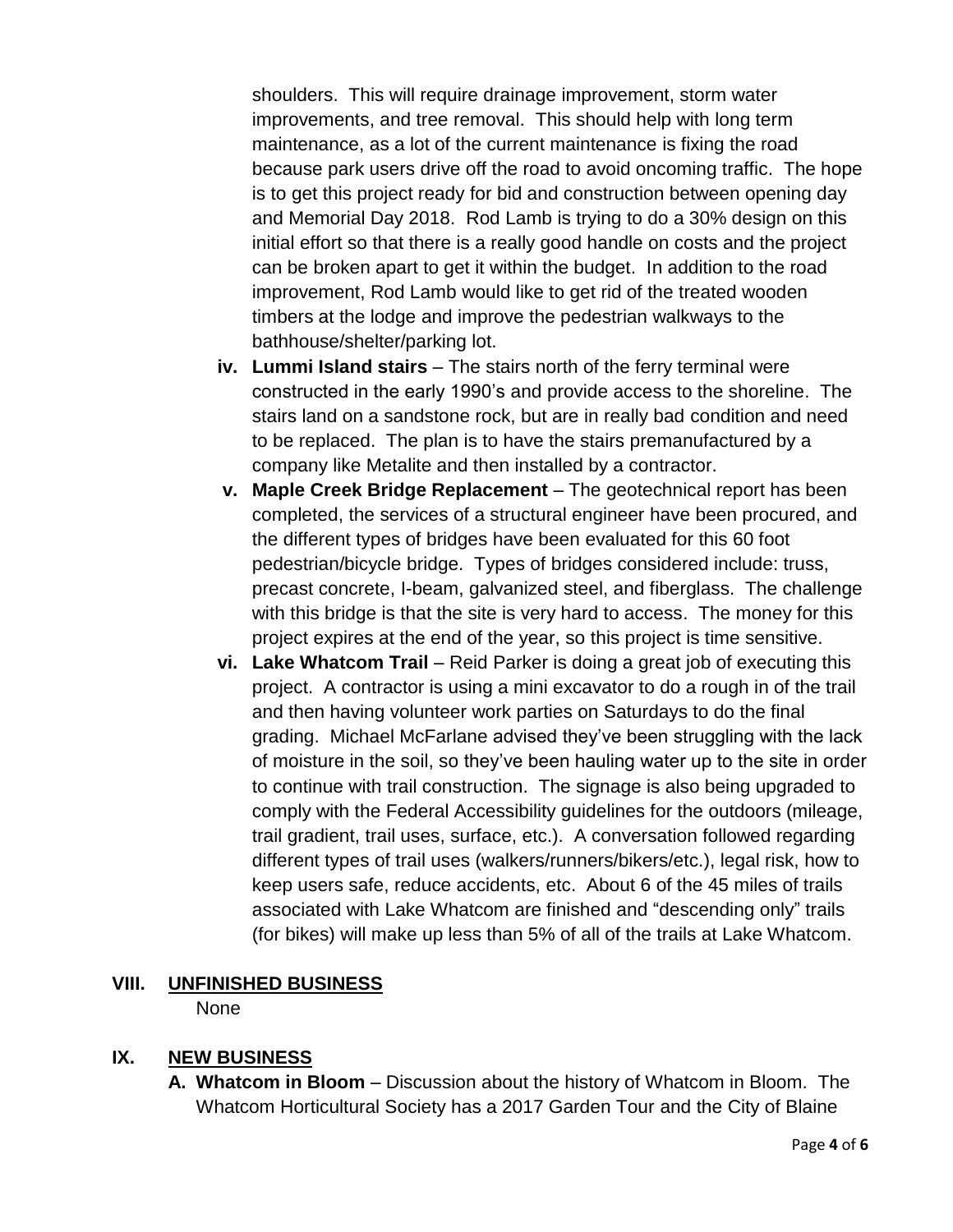has a Garden of the Week program. Jeff Margolis is interested in Whatcom County Parks & Recreation doing some sort of event/program that provides a place for citizens to showcase their gardens.

- **B. Amendment to Communication Tower Site Land Lease – Crown Castle** This amendment is going to the Council. Crown Castle is looking to lease a 10' x 8' space on Lookout Mountain for an emergency generator at their tower site (this is an amendment to the existing lease). A discussion followed about how the leasing process works with the wireless companies/tower companies/etc.
- **C. Update on Capital Projects** Rod Lamb already updated on capital projects. Whatcom County Parks is currently trying to get caught up on projects and then will be dealing with new capital projects after the first of the year.
- **D. Review June Financials and Visitation Metrics** Michael McFarlane advised the current status of the budget is where Whatcom County Parks was expected to be with no surprises, though the Plantation Rifle Range revenue is down a little bit. Jeff Margolis requested that this report be given to the Commission prior to the meeting so that the Commission members have time to review it. A discussion followed about the budget and how it works. Another discussion followed about cameras/surveillance in the parks, cost, viability, privacy issues, etc.
- **E. Canyon Lake/Canyon Creek Road** Canyon Creek Road has been closed since 2009 because of a massive landslide. Michael McFarlane has a meeting with DNR & Sierra Pacific next Friday to find out whether or not they will be opening their gate this year. Typically Sierra Pacific opens their gate for bear season (August  $1<sup>st</sup>$  through August  $31<sup>st</sup>$ ), which allows access to Canyon Lake.

## **X. ANNOUNCEMENTS**

- **A. Richard Sturgill** is the Blaine/Birch Bay Park & Recreation District II Commissioner. The Blaine/Birch Bay Park & Recreation District worked with Whatcom Land Trust and purchased 11 acres of property adjacent to the California Creek where the Drayton Harbor Road goes over Dakota Creek on the west side. This land will be conveyed into the District ownership and has saved 11 acres from development.
- **B. Jeff Margolis** announced that the South Fork Valley Community Association has their annual Summerfest on August 12, 2017 from 2:00 p.m. – 8 p.m.
- **C. Michael McFarlane** advised there is still a commissioner opening (District 4)

## **XI. NEXT MEETING DATE, TIME, AND LOCATION**

The next Whatcom County Parks & Recreation Commission meeting will be held on August 17, 2017 at 6:00 p.m. at the Whatcom County Parks & Recreation Administrative Offices, 3373 Mount Baker Highway, Bellingham, Washington. There will be a shop tour at 5:30 p.m. if anyone is interested.